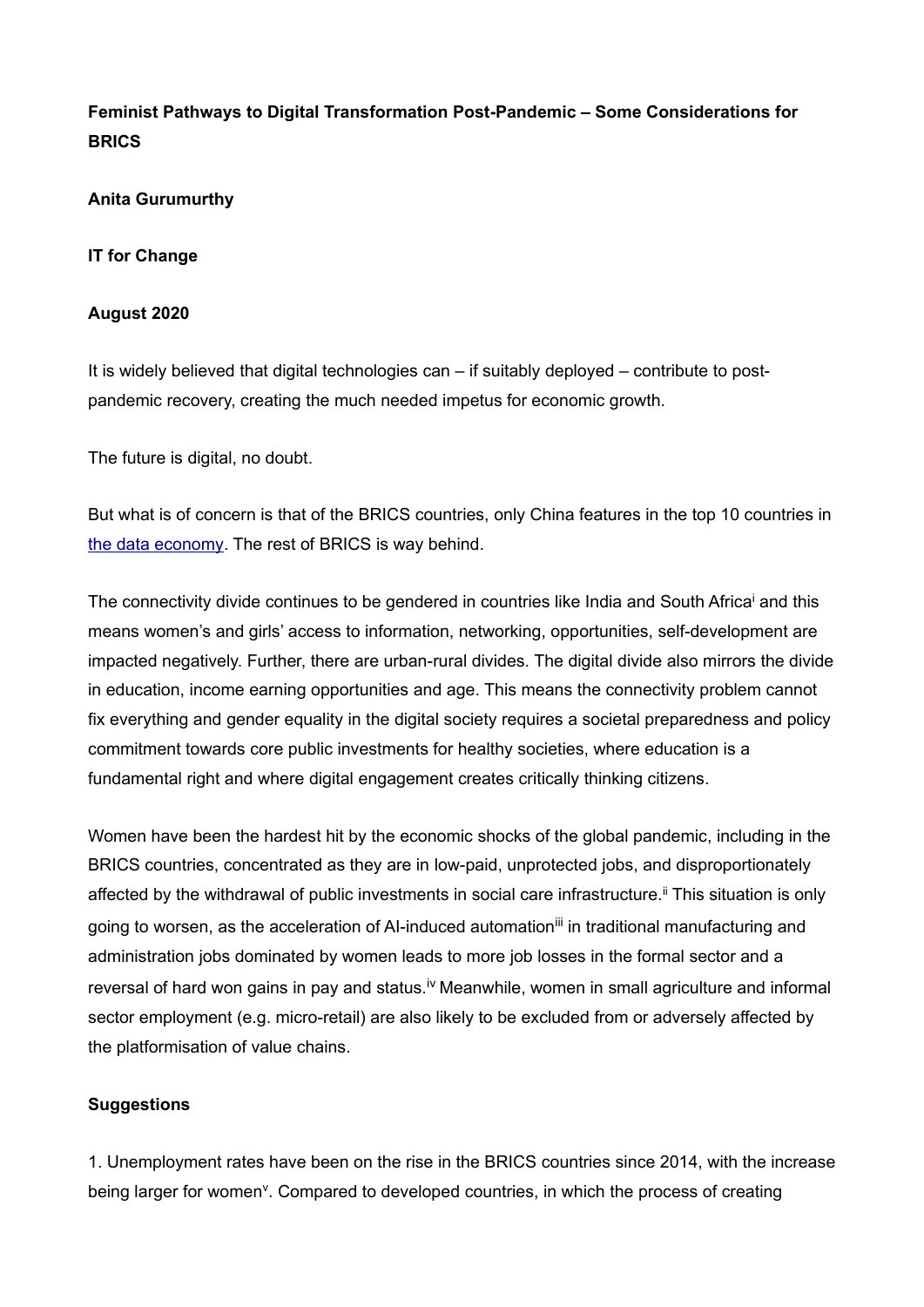Industry 4.0 was launched earlier and aimed at achieving marketing and social results, BRICS countries face institutional and financial barriers.<sup>vi</sup> There is an immediate need to build digital infrastructure and encourage digitalisation in core sectors that adds value to the [aggregate](https://www0.gsb.columbia.edu/faculty/lveldkamp/papers/JEL_MacroDataLV_v7.pdf)  [economy](https://www0.gsb.columbia.edu/faculty/lveldkamp/papers/JEL_MacroDataLV_v7.pdf) in terms of innovation and production of real goods and services. This will create a positive spiral for the employment of women.

2. BRICS countries also need to strengthen rural digital infrastructure. Publicly funded e-commerce market places can be a viable alternative for women traders, entrepreneurs and artisans, offering them an alternative to private e-commerce that tends to be exploitative. Public goods and standards, like digital payment standards, are vital for the local economy and small businesses that women dominate.

3. Policy support for new platform models driven by women's cooperatives in sectors like farm to table, on-demand urban services that are run by women's organisations and micro businesses can go a long way in rebooting local economies.

4. Women's participation in the digital economy is predicated on an ecosystem approach. Access to high quality connectivity and well-publicised programmes for digital skills are a starting point, but a whole host of public policy interventions – reskilling of women who lose their jobs to automation; enterprise development; bank credit that is linked to digitisation of small businesses; grants for social intermediaries supporting women platform workers; preferential procurement policies to encourage women's collectives, producer organisations and cooperatives; open data policies to benefit women's tech startups; etc., are needed to provide an impetus to women's participation in the digital economy.

5. The BRICS bank can establish a digital empowerment fund with innovative schemes. One such example is of national tech-accelerators to catalyse linkages between women producers/farmers and women-led tech start-ups.

6. The BRICS bloc also needs to forge collaborations for AI innovations in the public sector – in health, energy transportation etc. – to find solutions to the socialisation of care and expand effective public provisioning of services that have positive impacts for women's social and economic empowerment.

7. The adoption by the BRICS countries of data technologies for welfare and public service delivery is of course welcome, but we do need greater transparency and accountability for the use of AI technologies in government decision making so that vulnerable women's privacy is safeguarded.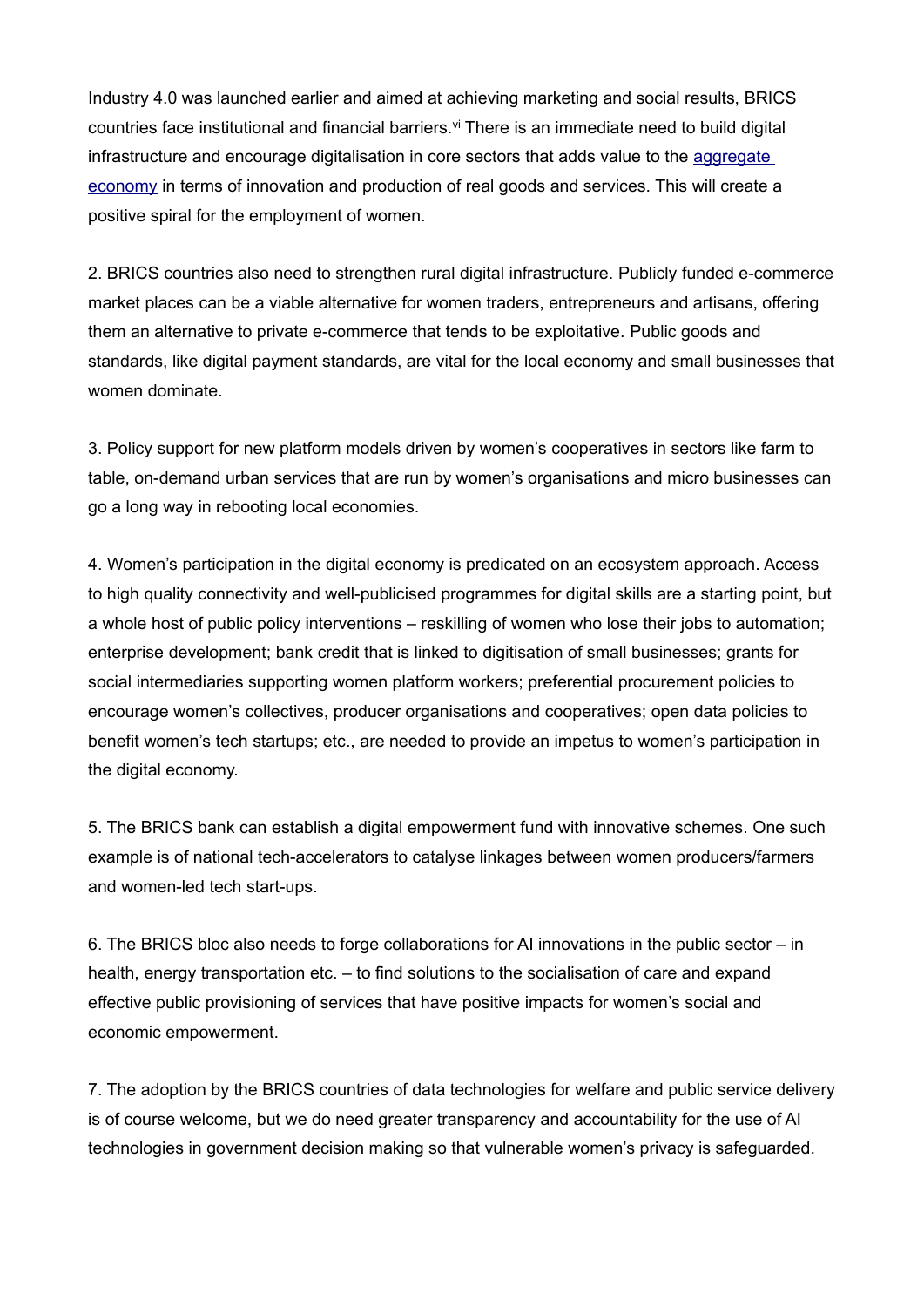8. Changes to labour laws are urgently needed to ensure that women in digitally delivered services/freelancers, women in digitally mediated employment and in digital manufacturing industries are guaranteed a labour protection floor.

The lowest segments of the platform economy are feminised – they include the women farmers who keep up the supply of vegetables to all the grocery platforms supplying to cities, women warehouse assistants who work without basic restroom breaks, women who do dehumanisingly monotonous work in data centres, women domestic helps on on-demand platforms. These women must have fundamental workers' rights; an adequate living wage, maternity benefits, limits on hours of work and safe and healthy workplaces. The misclassification of platform workers continues to be a huge problem in policies and platform workers tend to fall between the stools. This needs to change and BRICS countries need to lead the way, considering that the share of the digital economy in these countries is growing<sup>vii</sup>.

9. The final demand women have is for corporate regulation and corporate taxation. The age of platforms has exacerbated the governance deficit in respect of transnational corporations. During the pandemic, many women who worked for urban platforms have lost their jobs – uprooted and banished to the rural hinterlands – in India and South Africa. Platform companies have done very little for worker's social security.

Unless we can creatively use taxation including of Big Tech companies, governments will be cash strapped to invest in social policy. The face of extreme poverty is unequivocally female, and we do need a new social contract to reverse this reality and create a gender just world.